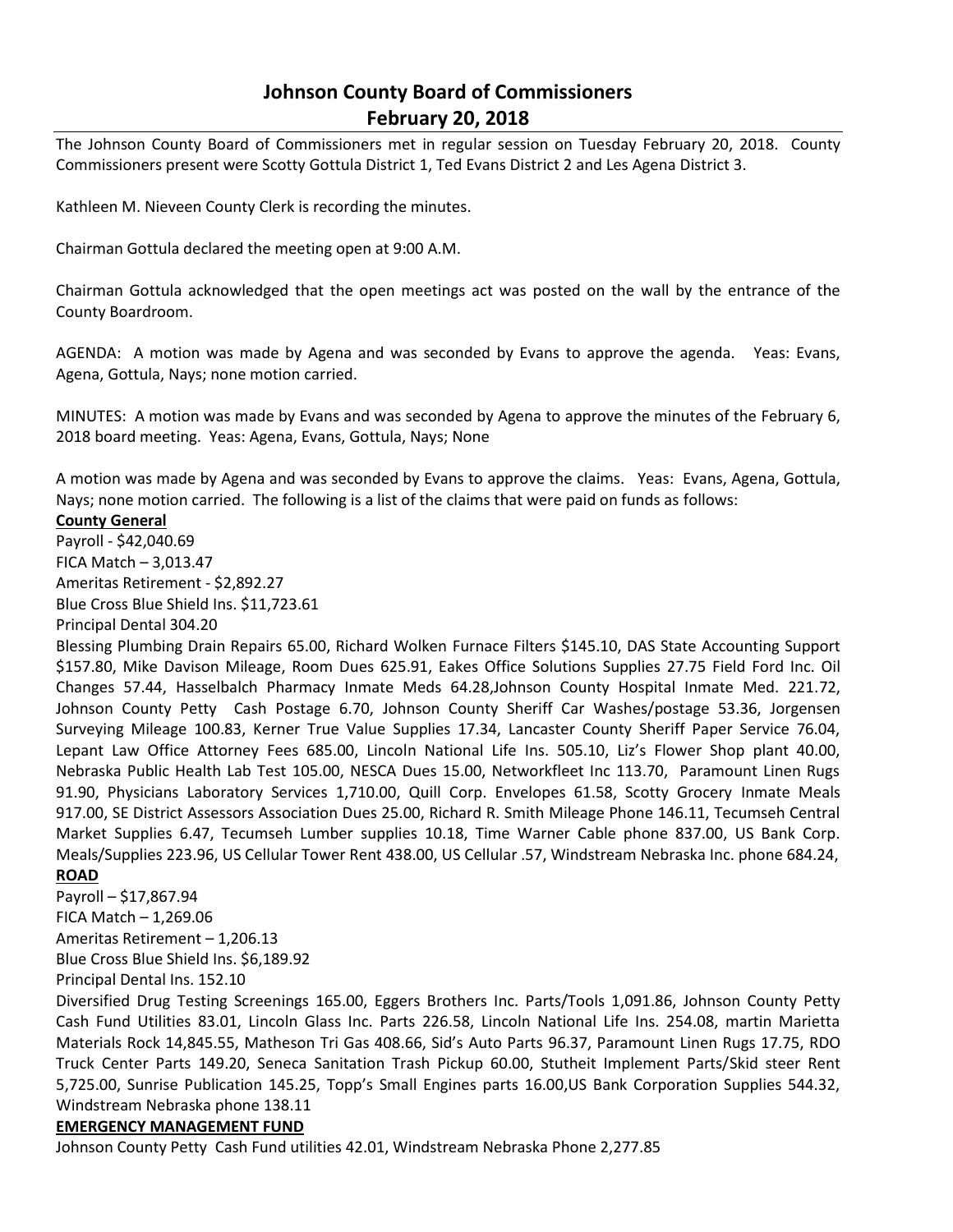## **AMBULANCE**

Marlin Ebbers mileage 90.95, EMS Billing Service contract billing 994.03, Jet Stop Inc. Fuel 97.84, Johnson County Hospital Supplies 29.50, Matheson Tri-Gas Oxygen 21.99, Diane Wilken Mileage/copies 101.80

Jessica Jones and John Westra Extension Office presented to the board the annual report and to inform the board on upcoming events. Also discussed was the comp time hours by the office manager. Jessica informed the board that there is a plan in place to use the comp hours prior to the end of the year.

Highway Supt. Matt Schaardt and Kelly Kuhl were present to discuss roads, bridge projects.

A motion was made by Evans and was seconded by Agena to approve Resolution 2018-4 a resolution authorizing the Chairman to sing the agreement between Johnson County and the NDOT. For project STWD-CBMP(2), County Bridge Match Program. Yeas: Evans, Agena, Gottula, Nays; none motion carried.

Fuel bids were opened at 9:30 A.M. and placed on file in the County Clerk's Office. A bid was received from G & G Oil Company. A motion was made by Evans, and was seconded by Agena to approve the fuel bid from G & G Oil Company as follows:

Tecumseh Shop Unleaded with 10% Ethanol \$2.119, Diesel Low Sulfur #1 on road \$2.659, Diesel Low Sulfur #2 on Road \$2.369

Cook, Crab Orchard, Elk Creek, and Sterling Shop Diesel Low Sulfur #1 off Road \$2.379, Diesel Low Sulfur #1 off Road \$2.089.

Yeas: Evans, Agena, Gottula, Nays; none motion carried.

Chairman Gottula opened the public hearing on the one and six year road plan at 9:30 A.M. The board reviewed the one and six year road plan Chairman Gottula closed the public hearing on the one and six year road plan at 9:40 A.M.

A motion was made by Agena and was seconded by Evans to approve Resolution 2018-03 Accepting and adopting the one and six year road plan. Yeas: Evans, Agena, Gottula, Nays; none motion carried.

Jason Brandt Cook Rescue and Fire Dept. and Alyson Gottula Deputy Emergency Manager were present at the meeting to discuss a power cot for Cook Rescue.

A motion was made by Evans, and was seconded by Agena authorize Emergency Manager Amanda Burki locate and purchase a refurbished power cot for Cook Rescue, funds for the cot are to be taken out of Inheritance Tax. Yeas: Agena, Evans, Gottula, Nays; none motion carried.

Scott Buss discussed with the board the possibility of having him do the pest control at the Johnson County Sheriff's Office. The board indicated that since we already have a service to do the fumigation service over a the Sheriff's office that we would have to take bids the service. The board will talk with the Sheriff and have him get bids.

Alyson Gottula Deputy Emergency Manager presented a new lease agreement for the Emergency Manager Office space.

A motion was made by Agena, and was seconded by Evans to approve the Lease Agreement between the Tecumseh Rural fire Protection District #1 and Jonson County. For a 1 year lease beginning May 1, 2018. Yeas: Evans, Agena, Gottula, Nays; none motion carried.

A motion was made by Agena, and was seconded by Evans to approve the revised bid from Seeba Hardware & TV in the amount of \$1,880.00 to install TV's in the Courtroom to use during trials, instead of the original bid